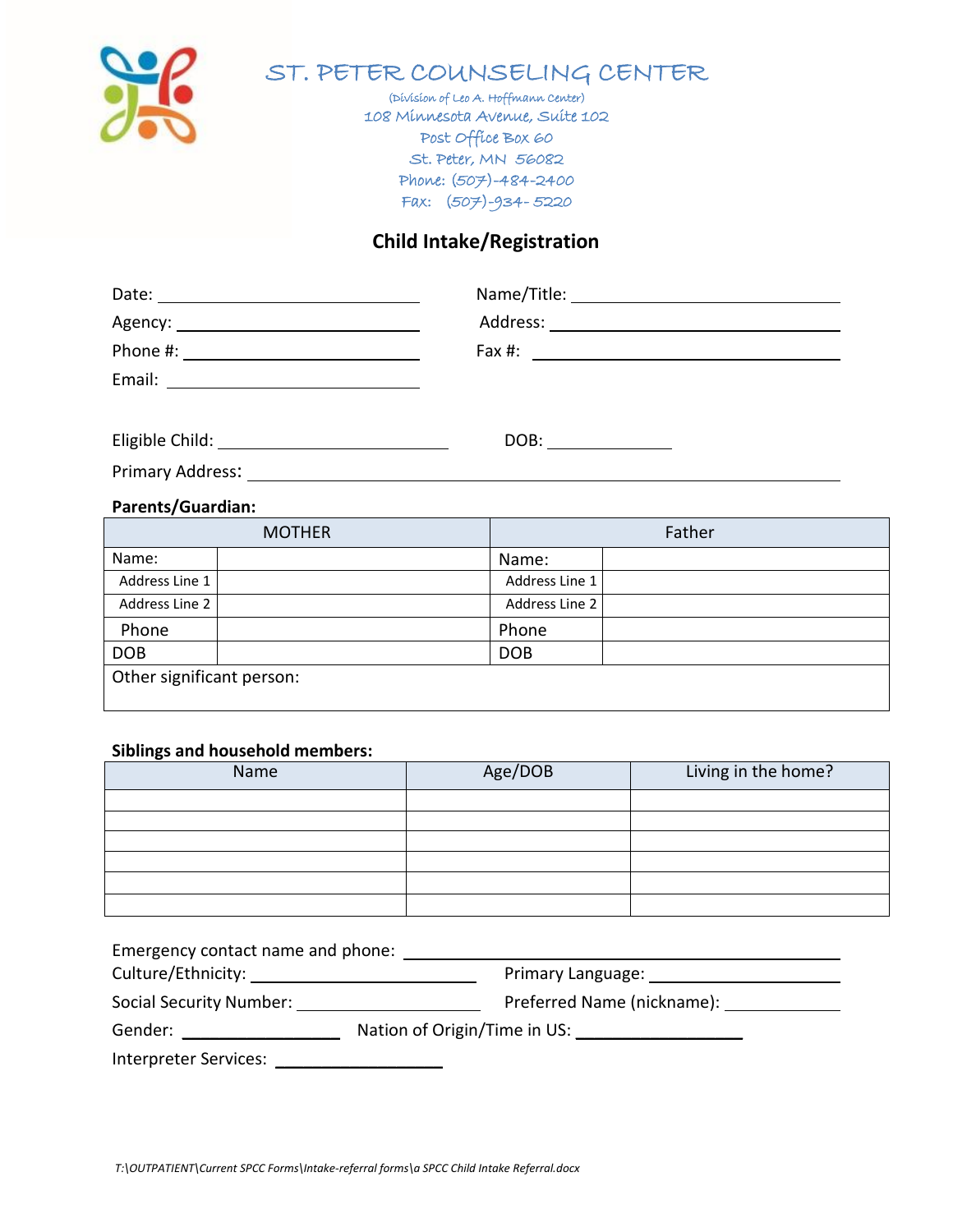| Allergies:                                                                                                    |                                                  |                  |              |  |
|---------------------------------------------------------------------------------------------------------------|--------------------------------------------------|------------------|--------------|--|
| Medical Considerations: National Constitutions of the Constitution of the Constitution of the Constitution of |                                                  |                  |              |  |
| DSM-5 Diagnosis (if applies):                                                                                 |                                                  |                  |              |  |
|                                                                                                               |                                                  |                  |              |  |
|                                                                                                               |                                                  |                  |              |  |
|                                                                                                               |                                                  |                  |              |  |
|                                                                                                               |                                                  |                  |              |  |
|                                                                                                               |                                                  |                  |              |  |
|                                                                                                               |                                                  |                  |              |  |
|                                                                                                               |                                                  |                  |              |  |
|                                                                                                               |                                                  |                  |              |  |
| Subscriber Relationship to Child: Management of Subscriber Relationship to Child:                             |                                                  |                  |              |  |
| County Pay: $\bigcirc$ Yes $\bigcirc$ No                                                                      |                                                  |                  |              |  |
|                                                                                                               | Medical Assistance: $\bigcirc$ Yes $\bigcirc$ No |                  |              |  |
| Other agencies or interested parties:                                                                         |                                                  |                  |              |  |
| <b>Contact Name</b>                                                                                           |                                                  | Clinic & Address | Phone        |  |
| <b>SCHOOL-</b>                                                                                                |                                                  |                  |              |  |
|                                                                                                               |                                                  |                  |              |  |
|                                                                                                               |                                                  |                  |              |  |
|                                                                                                               |                                                  |                  | Date: $\_\_$ |  |
|                                                                                                               |                                                  |                  |              |  |
|                                                                                                               |                                                  |                  |              |  |

## **Reason for Referral (fill in text box):**